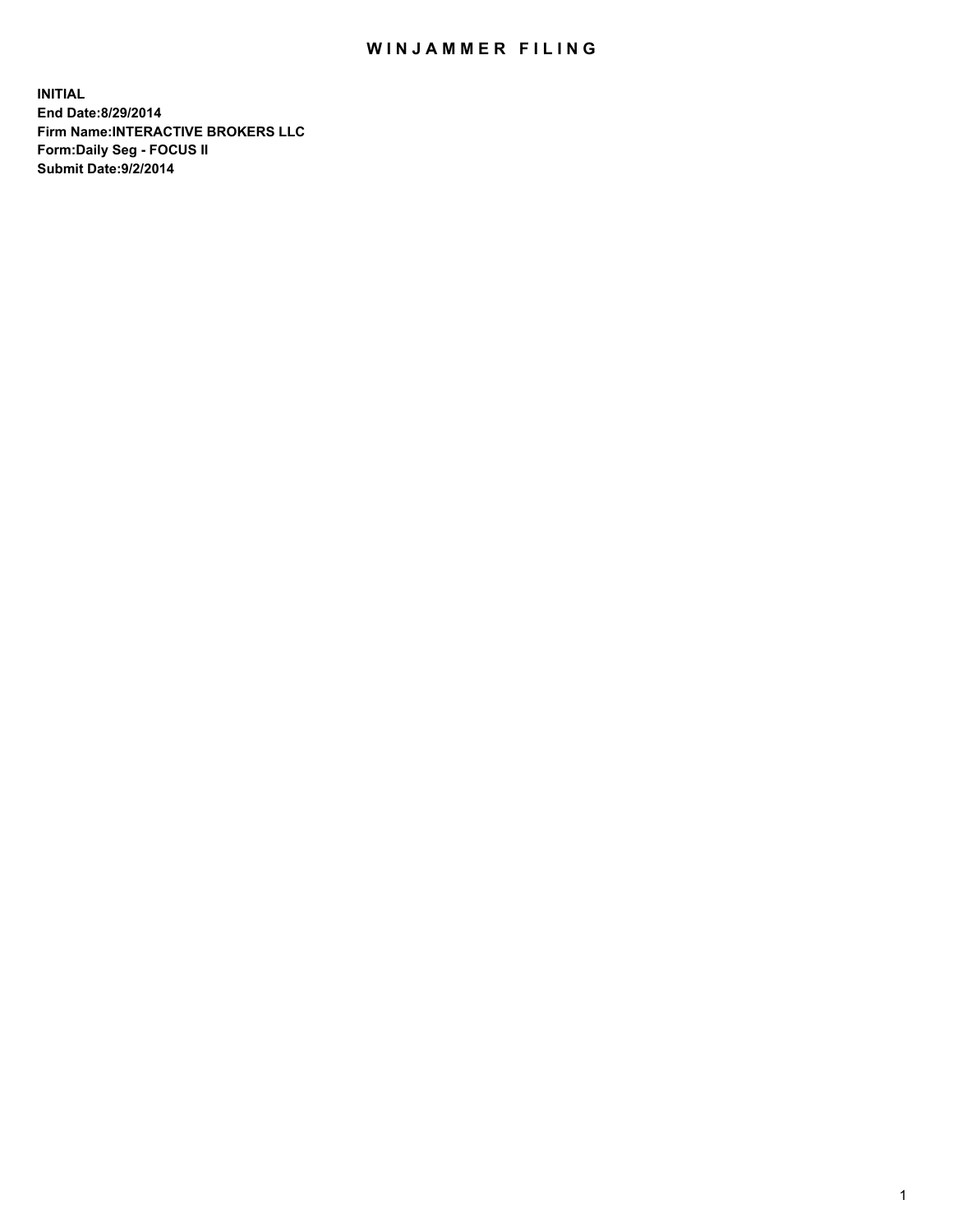## **INITIAL End Date:8/29/2014 Firm Name:INTERACTIVE BROKERS LLC Form:Daily Seg - FOCUS II Submit Date:9/2/2014 Daily Segregation - Cover Page**

| Name of Company<br><b>Contact Name</b><br><b>Contact Phone Number</b><br><b>Contact Email Address</b>                                                                                                                                                                                                                          | <b>INTERACTIVE BROKERS LLC</b><br><b>Michael Ellman</b><br>203-422-8926<br>mellman@interactivebrokers.co<br>m |
|--------------------------------------------------------------------------------------------------------------------------------------------------------------------------------------------------------------------------------------------------------------------------------------------------------------------------------|---------------------------------------------------------------------------------------------------------------|
| FCM's Customer Segregated Funds Residual Interest Target (choose one):<br>a. Minimum dollar amount: ; or<br>b. Minimum percentage of customer segregated funds required:% ; or<br>c. Dollar amount range between: and; or<br>d. Percentage range of customer segregated funds required between:% and%.                         | $\overline{\mathbf{0}}$<br>0<br>155,000,000 245,000,000<br>00                                                 |
| FCM's Customer Secured Amount Funds Residual Interest Target (choose one):<br>a. Minimum dollar amount: ; or<br>b. Minimum percentage of customer secured funds required:% ; or<br>c. Dollar amount range between: and; or<br>d. Percentage range of customer secured funds required between:% and%.                           | $\overline{\mathbf{0}}$<br>0<br>80,000,000 120,000,000<br>0 <sub>0</sub>                                      |
| FCM's Cleared Swaps Customer Collateral Residual Interest Target (choose one):<br>a. Minimum dollar amount: ; or<br>b. Minimum percentage of cleared swaps customer collateral required:% ; or<br>c. Dollar amount range between: and; or<br>d. Percentage range of cleared swaps customer collateral required between:% and%. | $\overline{\mathbf{0}}$<br><u>0</u><br>0 <sub>0</sub><br>0 <sub>0</sub>                                       |
| Current ANC:on<br><b>Broker Dealer Minimum</b><br>Debit/Deficit - CustomersCurrent AmountGross Amount<br>Domestic Debit/Deficit<br>Foreign Debit/Deficit                                                                                                                                                                       | 2,263,539,597 29-AUG-2014<br>357,310,960<br>2,936,415<br>2,579,1710                                           |
| Debit/Deficit - Non CustomersCurrent AmountGross Amount<br>Domestic Debit/Deficit<br>Foreign Debit/Deficit<br>Proprietary Profit/Loss<br>Domestic Profit/Loss<br>Foreign Profit/Loss                                                                                                                                           | 0 <sub>0</sub><br>0 <sub>0</sub><br>$\overline{\mathbf{0}}$<br>$\overline{\mathbf{0}}$                        |
| Proprietary Open Trade Equity<br>Domestic OTE<br>Foreign OTE<br><b>SPAN</b><br><b>Customer SPAN Calculation</b>                                                                                                                                                                                                                | $\overline{\mathbf{0}}$<br><u>0</u><br>1,137,256,535                                                          |
| Non-Customer SPAN Calcualation<br><b>Proprietary Capital Charges</b><br>Minimum Dollar Amount Requirement<br>Other NFA Dollar Amount Requirement                                                                                                                                                                               | 13,605,678<br><u>0</u><br>20,000,000 [7465]<br>21,648,707 [7475]                                              |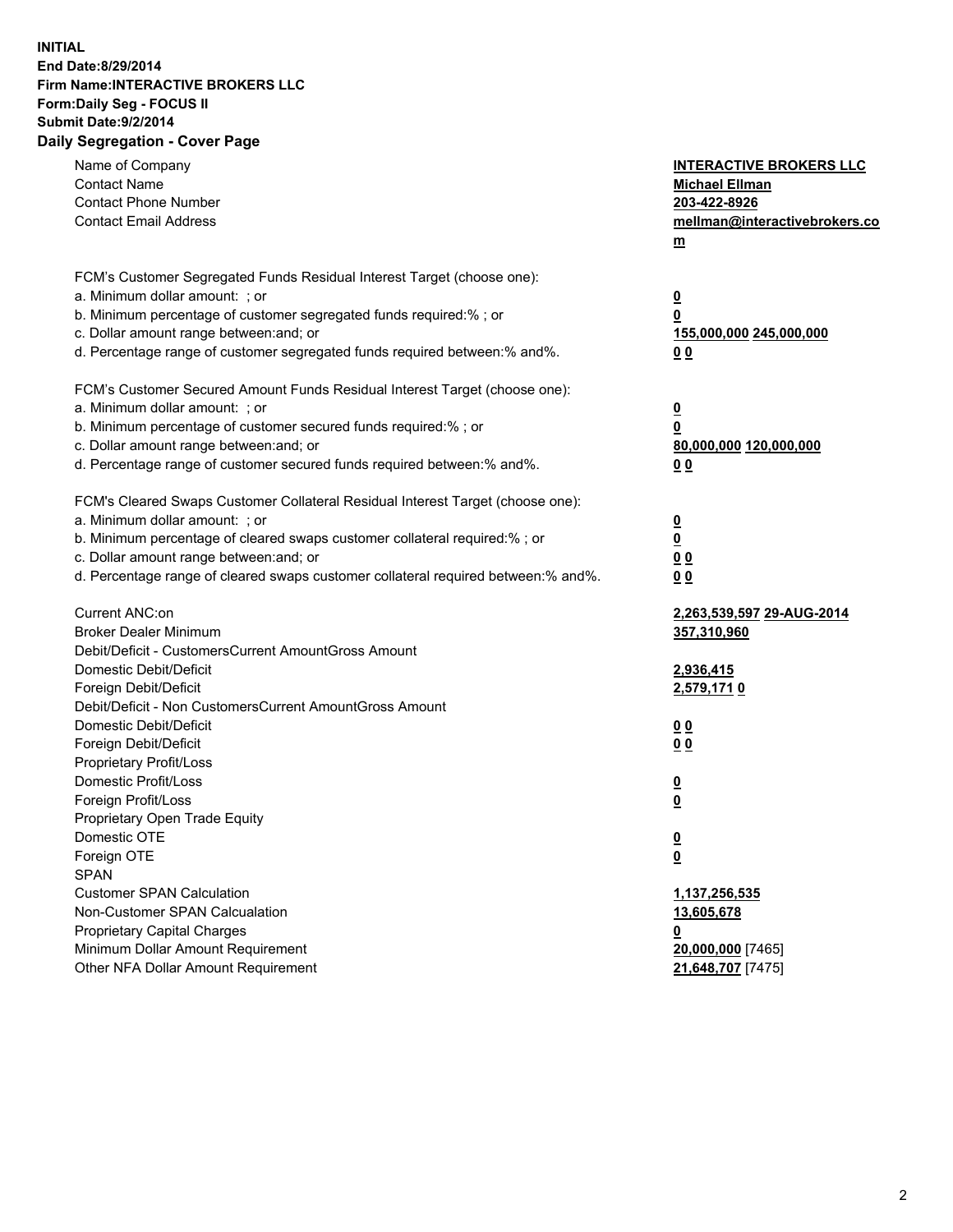## **INITIAL End Date:8/29/2014 Firm Name:INTERACTIVE BROKERS LLC Form:Daily Seg - FOCUS II Submit Date:9/2/2014 Daily Segregation - Secured Amounts**

|     | Foreign Futures and Foreign Options Secured Amounts                                         |                                   |
|-----|---------------------------------------------------------------------------------------------|-----------------------------------|
|     | Amount required to be set aside pursuant to law, rule or regulation of a foreign            | $0$ [7305]                        |
|     | government or a rule of a self-regulatory organization authorized thereunder                |                                   |
| 1.  | Net ledger balance - Foreign Futures and Foreign Option Trading - All Customers             |                                   |
|     | A. Cash                                                                                     | 311,620,188 [7315]                |
|     | B. Securities (at market)                                                                   | $0$ [7317]                        |
| 2.  | Net unrealized profit (loss) in open futures contracts traded on a foreign board of trade   | <mark>-260,925</mark> [7325]      |
| 3.  | Exchange traded options                                                                     |                                   |
|     | a. Market value of open option contracts purchased on a foreign board of trade              | 85,843 [7335]                     |
|     | b. Market value of open contracts granted (sold) on a foreign board of trade                | -121,450 [7337]                   |
| 4.  | Net equity (deficit) (add lines 1.2. and 3.)                                                | 311,323,656 [7345]                |
| 5.  | Account liquidating to a deficit and account with a debit balances - gross amount           | 2,579,171 [7351]                  |
|     | Less: amount offset by customer owned securities                                            | 0 [7352] 2,579,171 [7354]         |
| 6.  | Amount required to be set aside as the secured amount - Net Liquidating Equity              | 313,902,827 [7355]                |
|     | Method (add lines 4 and 5)                                                                  |                                   |
| 7.  | Greater of amount required to be set aside pursuant to foreign jurisdiction (above) or line | 313,902,827 [7360]                |
|     | 6.                                                                                          |                                   |
|     | FUNDS DEPOSITED IN SEPARATE REGULATION 30.7 ACCOUNTS                                        |                                   |
| 1.  | Cash in banks                                                                               |                                   |
|     | A. Banks located in the United States                                                       | 334,030,383 [7500]                |
|     | B. Other banks qualified under Regulation 30.7                                              | 0 [7520] 334,030,383 [7530]       |
| 2.  | Securities                                                                                  |                                   |
|     | A. In safekeeping with banks located in the United States                                   | $Q$ [7540]                        |
|     | B. In safekeeping with other banks qualified under Regulation 30.7                          | 0 [7560] 0 [7570]                 |
| 3.  | Equities with registered futures commission merchants                                       |                                   |
|     | A. Cash                                                                                     | $0$ [7580]                        |
|     | <b>B.</b> Securities                                                                        | $0$ [7590]                        |
|     | C. Unrealized gain (loss) on open futures contracts                                         | $0$ [7600]                        |
|     | D. Value of long option contracts                                                           | $0$ [7610]                        |
|     | E. Value of short option contracts                                                          | 0 [7615] 0 [7620]                 |
| 4.  | Amounts held by clearing organizations of foreign boards of trade                           |                                   |
|     | A. Cash                                                                                     | $0$ [7640]                        |
|     | <b>B.</b> Securities                                                                        | $0$ [7650]                        |
|     | C. Amount due to (from) clearing organization - daily variation                             | $0$ [7660]                        |
|     | D. Value of long option contracts                                                           | $0$ [7670]                        |
|     | E. Value of short option contracts                                                          | 0 [7675] 0 [7680]                 |
| 5.  | Amounts held by members of foreign boards of trade                                          |                                   |
|     | A. Cash                                                                                     | 78,496,421 [7700]                 |
|     | <b>B.</b> Securities                                                                        | $0$ [7710]                        |
|     | C. Unrealized gain (loss) on open futures contracts                                         | 3,220,674 [7720]                  |
|     | D. Value of long option contracts                                                           | 85,845 [7730]                     |
|     | E. Value of short option contracts                                                          | -121,454 [7735] 81,681,486 [7740] |
| 6.  | Amounts with other depositories designated by a foreign board of trade                      | $0$ [7760]                        |
| 7.  | Segregated funds on hand                                                                    | $0$ [7765]                        |
| 8.  | Total funds in separate section 30.7 accounts                                               |                                   |
| 9.  | Excess (deficiency) Set Aside for Secured Amount (subtract line 7 Secured Statement         | 415,711,869 [7770]                |
|     | Page 1 from Line 8)                                                                         | 101,809,042 [7380]                |
| 10. | Management Target Amount for Excess funds in separate section 30.7 accounts                 | 80,000,000 [7780]                 |
| 11. | Excess (deficiency) funds in separate 30.7 accounts over (under) Management Target          | 21,809,042 [7785]                 |
|     |                                                                                             |                                   |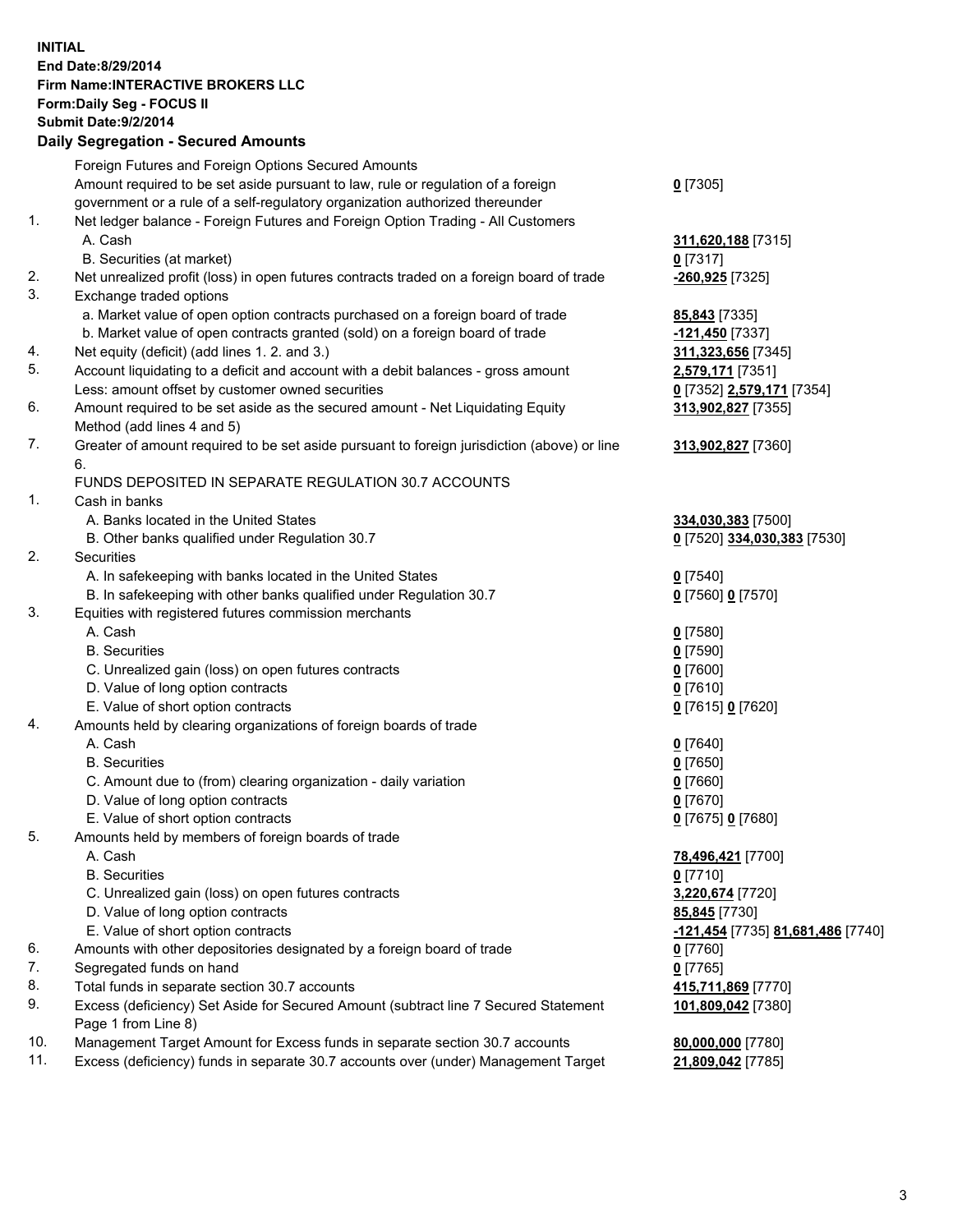**INITIAL End Date:8/29/2014 Firm Name:INTERACTIVE BROKERS LLC Form:Daily Seg - FOCUS II Submit Date:9/2/2014 Daily Segregation - Segregation Statement** SEGREGATION REQUIREMENTS(Section 4d(2) of the CEAct) 1. Net ledger balance A. Cash **2,401,403,244** [7010] B. Securities (at market) **0** [7020] 2. Net unrealized profit (loss) in open futures contracts traded on a contract market **-96,452,944** [7030] 3. Exchange traded options A. Add market value of open option contracts purchased on a contract market **104,458,100** [7032] B. Deduct market value of open option contracts granted (sold) on a contract market **-185,596,267** [7033] 4. Net equity (deficit) (add lines 1, 2 and 3) **2,223,812,133** [7040] 5. Accounts liquidating to a deficit and accounts with debit balances - gross amount **2,936,415** [7045] Less: amount offset by customer securities **0** [7047] **2,936,415** [7050] 6. Amount required to be segregated (add lines 4 and 5) **2,226,748,548** [7060] FUNDS IN SEGREGATED ACCOUNTS 7. Deposited in segregated funds bank accounts A. Cash **397,751,952** [7070] B. Securities representing investments of customers' funds (at market) **1,078,576,597** [7080] C. Securities held for particular customers or option customers in lieu of cash (at market) **0** [7090] 8. Margins on deposit with derivatives clearing organizations of contract markets A. Cash **10,360,136** [7100] B. Securities representing investments of customers' funds (at market) **87,512,204** [7110] C. Securities held for particular customers or option customers in lieu of cash (at market) **0** [7120] 9. Net settlement from (to) derivatives clearing organizations of contract markets **111,801** [7130] 10. Exchange traded options A. Value of open long option contracts **2,153,152** [7132] B. Value of open short option contracts **-3,858,160** [7133] 11. Net equities with other FCMs A. Net liquidating equity **-42,624,075** [7140] B. Securities representing investments of customers' funds (at market) **914,889,092** [7160] C. Securities held for particular customers or option customers in lieu of cash (at market) **0** [7170] 12. Segregated funds on hand **0** [7150] 13. Total amount in segregation (add lines 7 through 12) **2,444,872,699** [7180] 14. Excess (deficiency) funds in segregation (subtract line 6 from line 13) **218,124,151** [7190] 15. Management Target Amount for Excess funds in segregation **155,000,000** [7194]

16. Excess (deficiency) funds in segregation over (under) Management Target Amount Excess

**63,124,151** [7198]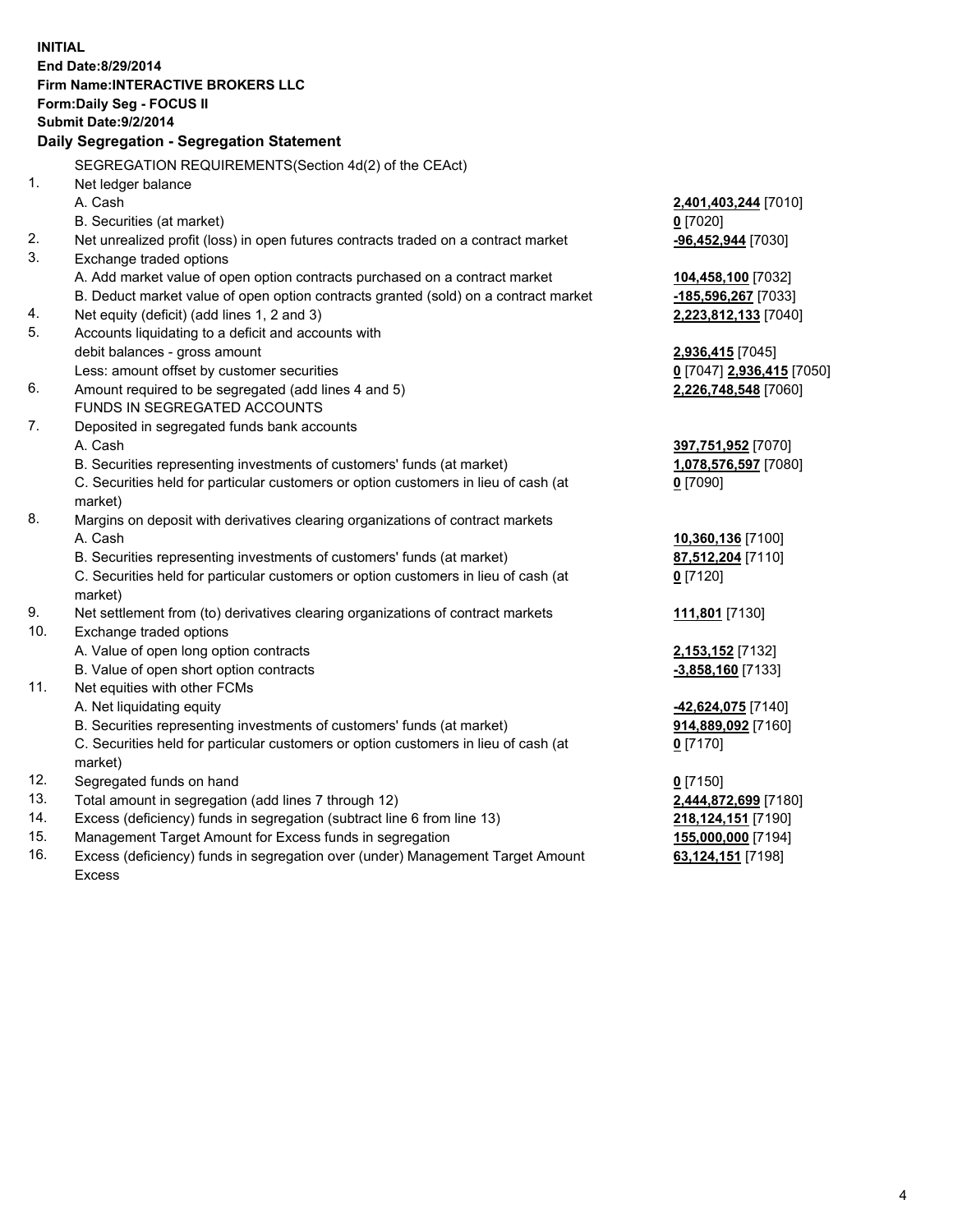## **INITIAL End Date:8/29/2014 Firm Name:INTERACTIVE BROKERS LLC Form:Daily Seg - FOCUS II Submit Date:9/2/2014 Daily Segregation - Supplemental**

| $\blacksquare$           | Total gross margin deficiencies - Segregated Funds Origin                              | 24,869 [9100] |  |
|--------------------------|----------------------------------------------------------------------------------------|---------------|--|
| $\overline{\phantom{a}}$ | Total gross margin deficiencies - Secured Funds Origin                                 | 3,646 [9101]  |  |
| $\blacksquare$           | Total gross margin deficiencies - Cleared Swaps Customer Collateral Funds Origin       | $0$ [9102]    |  |
| $\blacksquare$           | Total gross margin deficiencies - Noncustomer and Proprietary Accounts Origin          | $0$ [9103]    |  |
| $\blacksquare$           | Total number of accounts contributing to total gross margin deficiencies - Segregated  | $2$ [9104]    |  |
|                          | Funds Origin                                                                           |               |  |
|                          | Total number of accounts contributing to total gross margin deficiencies - Secured     | 1 [9105]      |  |
|                          | Funds Origin                                                                           |               |  |
|                          | Total number of accounts contributing to the total gross margin deficiencies - Cleared | $0$ [9106]    |  |
|                          | Swaps Customer Collateral Funds Origin                                                 |               |  |
|                          | Total number of accounts contributing to the total gross margin deficiencies -         | $0$ [9107]    |  |
|                          | Noncustomer and Proprietary Accounts Origin                                            |               |  |
|                          |                                                                                        |               |  |

- Upload a copy of the firm's daily margin report the FCM uses to issue margin calls which corresponds with the reporting date.